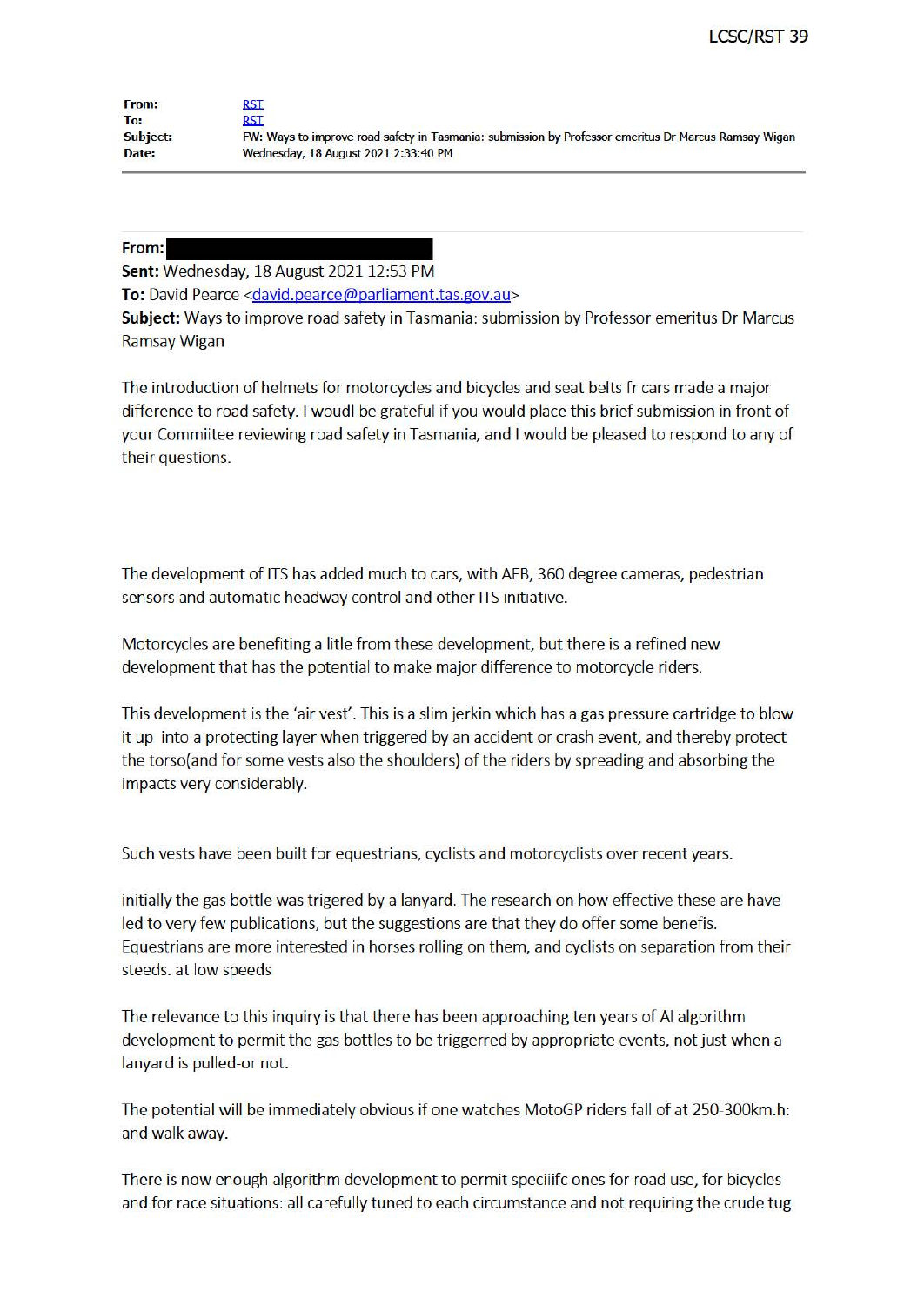## of a lanyard to operate.

The most quoted report on air vests is based almost entirely on lanyard operated vests, and do not represent the most recent development-and the vests now available on the market: only a single example of an early algorithm standalone vest was included. It is no longer the a historical issue based on the limited results of the performance of pre2018 equipment (all but one event lanyard activated it must be noted): we are now in 2021 and development has been substantial

As an example Alpine Star have been working for 8 years on this type of vest and very recently started to market two vests: one for road use and one for race use. The triggerring algoritoms are now based in both cases on a huge number of calibration events: this was not the case for the paper ususally cited (2018).

Tasmania is part of the MotoCap initiative created by and still largely involving by Dr Liz de Rome, and it would be valuable to have MotoCap assess via testing the available airvests and report on the strengths and weaknesses of each: this process adds very considerable value to the EU standards that these tests pass, as these standards are heavily infuenced(as is the usual case in the early stages of availability) of new products. The independent MotoCap process also provides information and credibility that will substantially increase the takeup of these vests.

There have been too many cases of mislead use of EU standards compliance of one item in a large range of items in Australia….and MotoCap has corrected the misleading outcomes by highly respected local testing and [ratings.It](https://ratings.It) is important that any new and prmising safety equipment for motorycles be promoted with the highest level of locally ensured confidence, and we are fortunate to have this opportunity through MotoCAP. This will of course reqire funding, but is clealry a way in which both safety of riders-and a clear message that the government really cares- can be secured.

## Why is it worth while?

Several reasons: the level of performance of the race tuned airvests has reached a quite remakable level, and the road tuned algorithms are far less well known but should offer similar benefits.

Also the most vulnerable riders tend to be the older ones, and many have embedded medical devices (pacemakers, insulin injectors) which require assessment and advice that MotoCap could and should add: if this is not done the manufacturers blanket general legal safety catchall of stating such devices are not for people with such embedded devices will remain unquestioned. untested, and continue to debar the most beneficial users (elders) from access and use of this major advance, as I have already determined.

Professor Emeritus Dr Marcus Wigan MA, DPhil(Oxon), FInsP, FACS, SMIEE,FICE,FAITPM has 60 years of motorcycle experience: has been an expert advisor to two Federal parliaments, Chaired two Standards Committees for helmets and eye proctection, and was appointed Emeritus Member fo the US National Academies TRB Motorcycle Committee after 18 years active international contributions. He has published on motorcycle transport, capacity and ownership